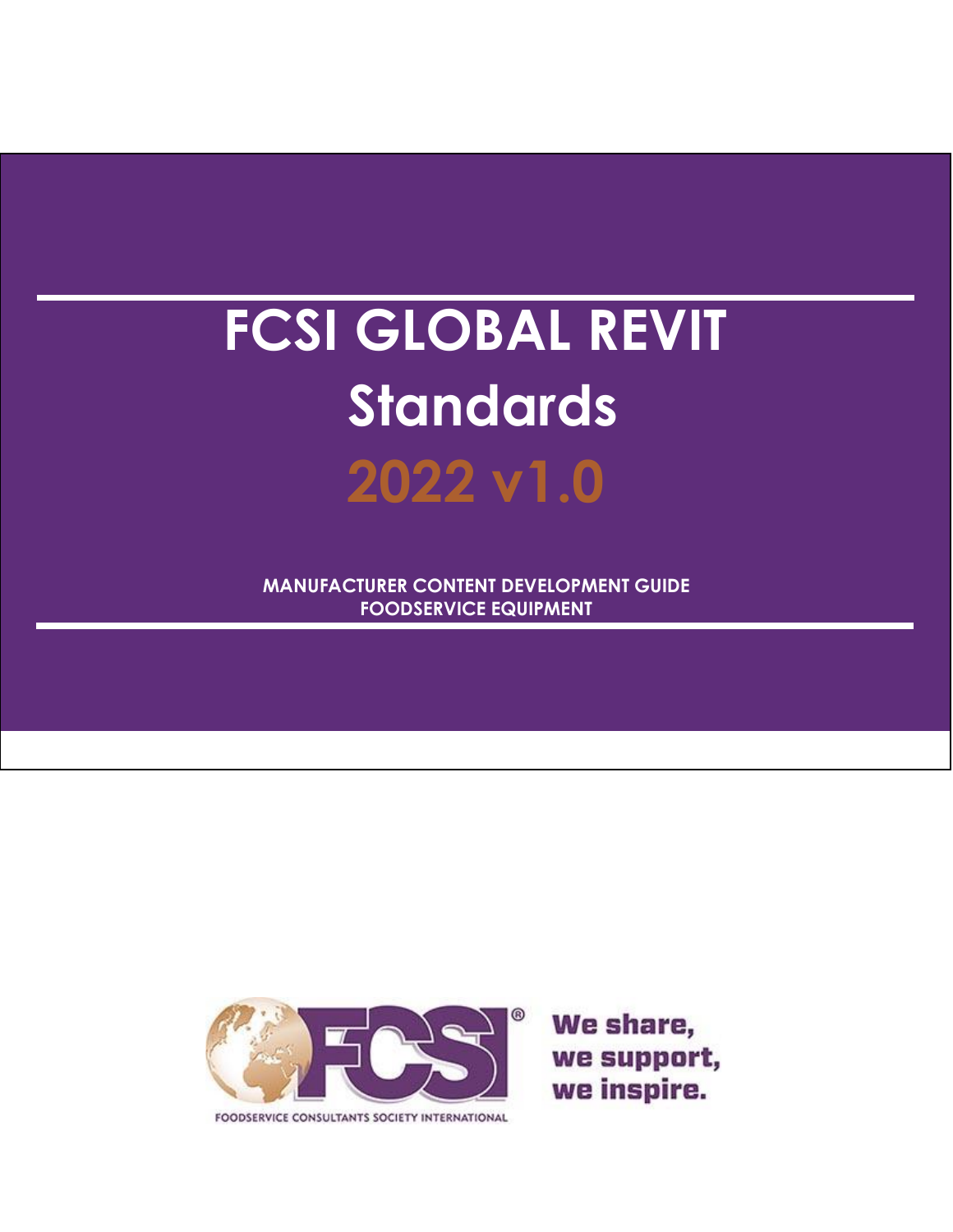# **1.0 GENERAL**

# **2.0 GRAPHICS**

| 2.1 DETAIL & GEOMETRY 2.1 DETAIL & GEOMETRY                                                                    |  |
|----------------------------------------------------------------------------------------------------------------|--|
| 2.2 SUBCATEGORY [[11] SUBCATEGORY [11] Manual Muslim Muslim Muslim Muslim Muslim Muslim Muslim Muslim Muslim M |  |
|                                                                                                                |  |
|                                                                                                                |  |
|                                                                                                                |  |
|                                                                                                                |  |
| 2.7 DIMENSIONS & FLEXING <b>CONSIDENT</b> 6                                                                    |  |
| 2.8 MATERIAL APPLICATION 2.8 MATERIAL APPLICATION                                                              |  |

# **3.0 FUNCTIONALITY**

| 3.4 HOSTING              |  |
|--------------------------|--|
| 3.5 NESTED FAMILIES 8    |  |
| <b>3.6 MEP CONNECTOR</b> |  |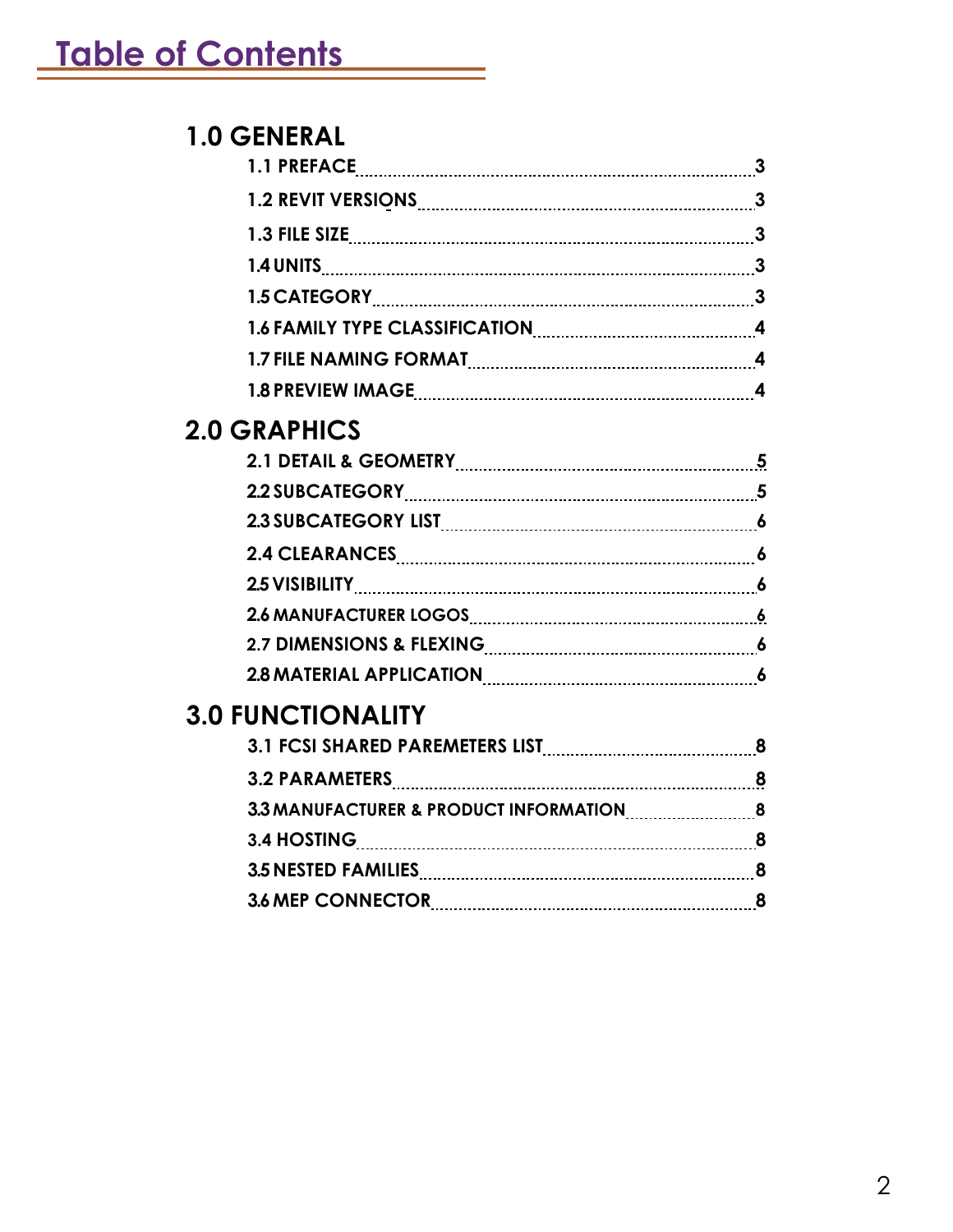# **1.1PREFACE**

FCSI has established the standards outlined in this document to ensure consistency, optimum functionality and quality of the BIM content provided for foodservice equipment.

The foundation and source of the BIM Software used to create Revit family content are manufacturer spec sheets or other published product information. This document is not intended as training to implement these standards, or on how to use Revit.

Autodesk and Revit are registered trademarks or trademarks of Autodesk, Inc., in the USA and other countries.

This document has been created in cooperation with input from representatives of the three FCSI divisions APD, EAME & TAD, having formed the FCSI BIM Taskforce (2020 – 2021) of Professional Consultants. The FCSI BIM Taskforce proposes that this document is used as **guidelines** to assist content creators globally.

The objective of this Standard is provided as a template when content creators are commissioned with producing Revit families of foodservice equipment for the manufacturers of foodservice equipment.

This document is not catch all to solve all issues in all regions. We acknowledge that some additional work will need to be tailored to suit local applications and codes.

N.B. The reference to *QF Specialty Equipment* will be phased out with the replacement of "FOODSERVICE EQUIPMENT" from 2022 onwards.

## **1.2REVIT VERSIONS**

Autodesk allows for previous versions of program releases to be used, currently this is a maximum of four version years. NEW content should be created in a version that is four years back from the current release to allow multi-year project compatibility.

#### **1.3FILE SIZE**

Maintain single family files at an optimum size to balance performance and complexity. In general, all files sent to hosting platforms should be no larger than 1MB. Only complex families should be near 1MB in size, simple families should be much smaller. Once complete, purge all content to ensure the file is carrying only the required parameters and materials.

# **1.4UNITS**

Develop all families using native units of weights and measures. Use dynamic parameters that will allow the software to convert as required for the project based on its regional application.

If units of measure are included in a TEXT parameter, provide both imperial and metric. Due to TEXT not being automatically convertible it may be necessary to create families in multiple languages to capture these text parameters.

# **1.5CATEGORY**

Equipment in Revit is included under the much broader category of **Specialty Equipment**. This category will be used for most types of equipment. However, in selected cases, it may be appropriate to use the **Casework or Generic Model** category for certain items. Casework category and Generic Model allows equipment to be cut in elevation and section.

#### **1.6FAMILY TYPE CLASSIFICATION**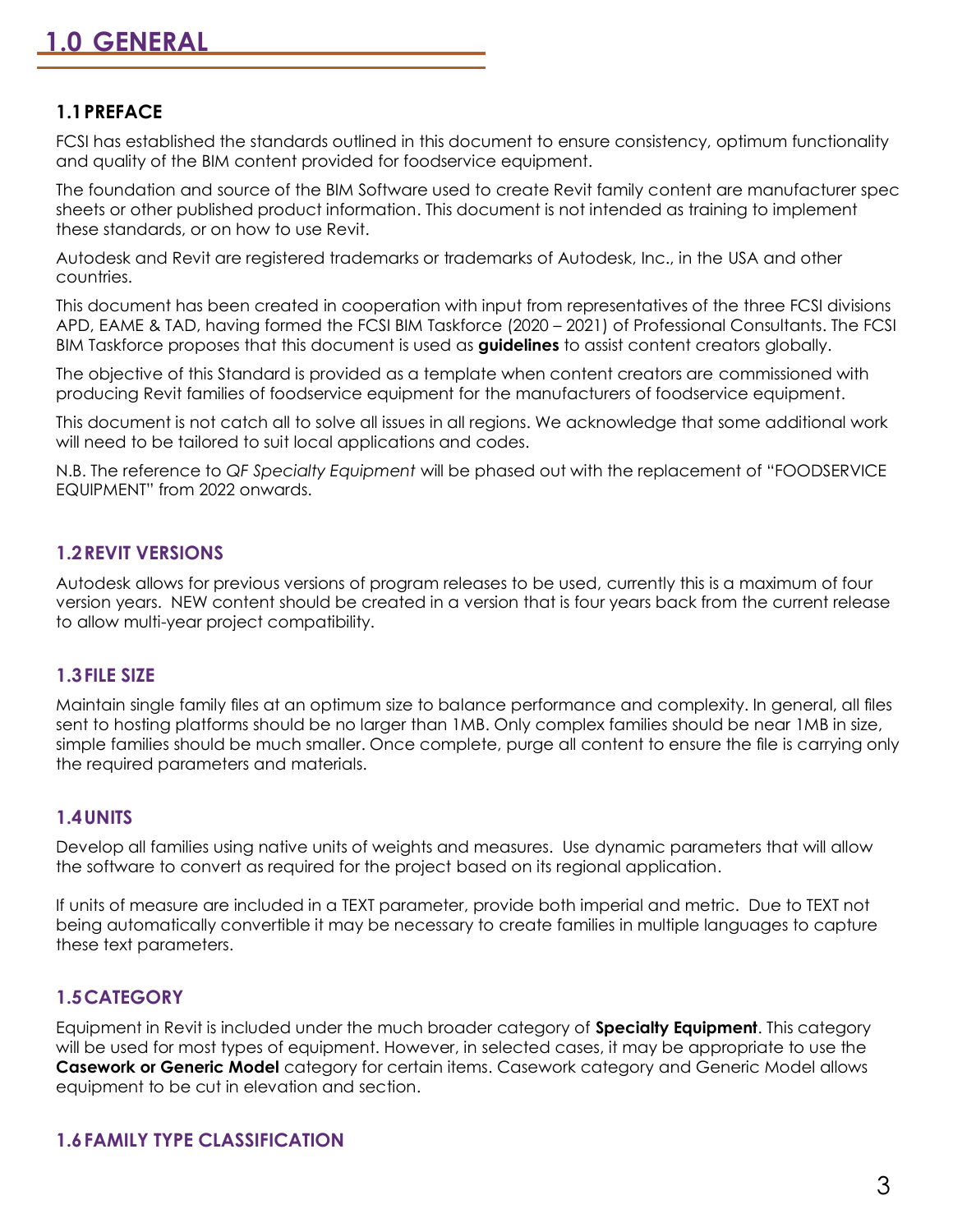Associate each product with a single family.rfa. If a product has only one model number with a range of varying attributes, it should only have one family type and configure the varying attributes as a family **Instance Parameter**. Rename the default family type with the model number listed on the manufacturer's documentation.

For simple families, **Family Types** may be used for dimension variations in equipment that have no utility connection or connection variations. For example, a wall shelf or a worktable. It is recommended for families that contain six or more types to create type catalogues. Type catalogues must have the same name as the associated family. Type catalogues must be created for all languages in which a family is to be used.

For more complicated equipment with multiple options and utility configurations, create a separate family for each model number for products with multiple model numbers. **Family Types** should be created for models that are available in different utility options, such as gas types and voltages. The family type names should match the relevant model numbers and/or utility information as listed in the manufacturer's documentation.

# **1.7FILE NAMING FORMAT**

Name families using the following format: QF\_<Manufacturer Name>\_<Model Number>\_<Description>**<Language>** Use for **<Language>** the syntax that is also used in the file names for shared parameters: USE ISO 639-1 Standard for Language

Examples: **QF Perlick TS24LS Underbar Bottle Display Unit** QF\_Wells\_HT200\_Hot Well QF Advance Tabco 7-PS-80 Hand Sink EN QF\_Meiko\_MiClean-U Mašina-za-pranje-sudova\_SR

The QF identifies the family as Foodservice Equipment.

# **1.8PREVIEW IMAGE**

Set family preview image to the following:

-Default 3D View: Southeast orientation or Top-Front-Right

-Visual Style: Shaded with Edges

-Detail Level: Medium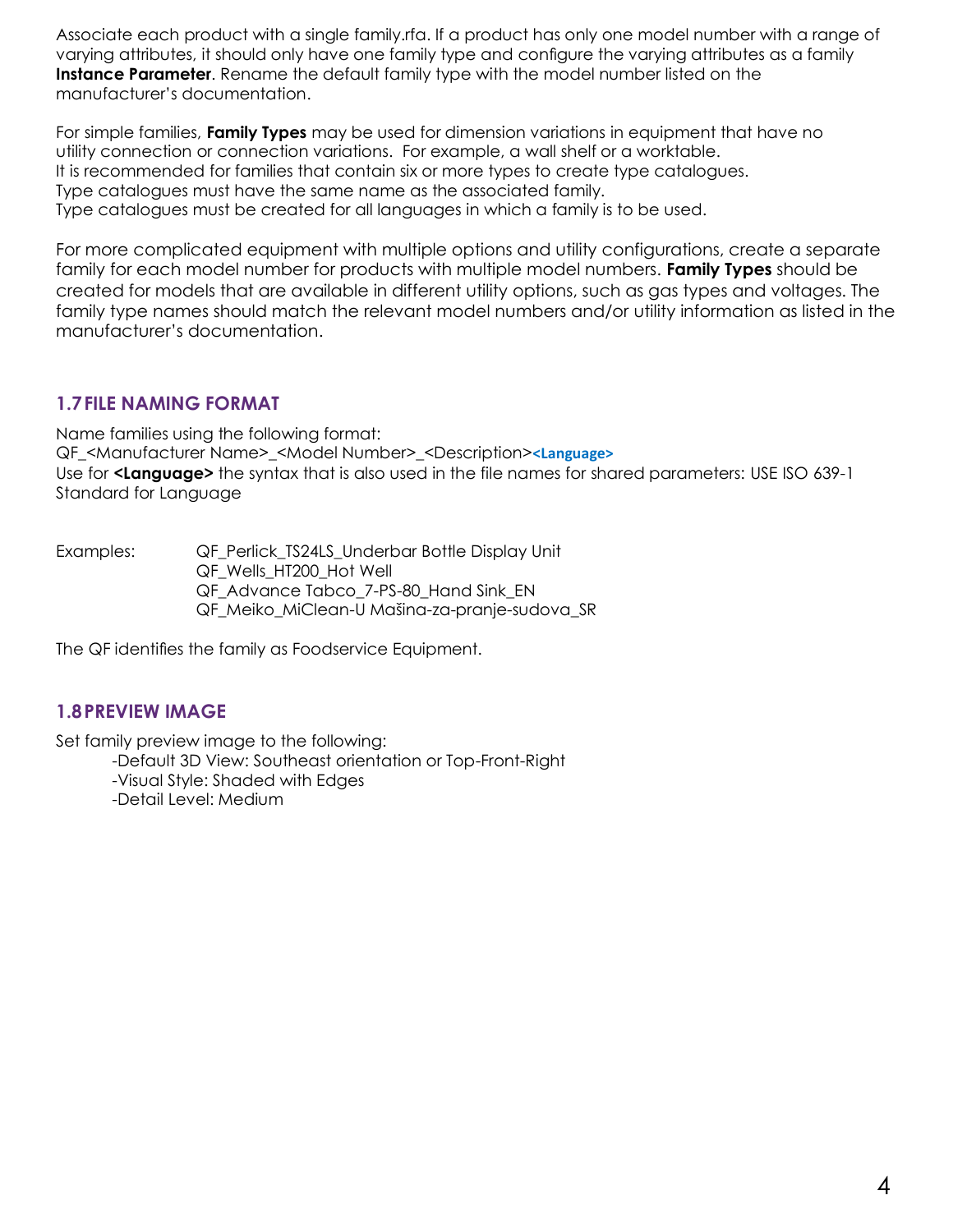# **2.1DETAIL & GEOMETRY**

Limit family geometry and its level of development for manufacturer content to: -Identifying elements

- -Dimensioned geometry in manufacturer manufacturer's documentations -Parts critical to spatial and functional identity
- -Use Coarse for LOG 100, Medium for LOG 200 and Fine for LOG 300 to 400

Avoid or simplify excessive/tedious replication of product details in favor of geometric clarification and enhanced family performance. While the temptation to add every element like bolts, screws and identification plate may be strong, rarely are such details required to determine clearances, convey design intent, or accurately specify specific equipment choices. Do not model internal components such as insulation, hidden frames or other elements that will never appear in view.

**Model Lines** are only used to add detail when they appear in 3D and they are **not** used to outline modeled geometry. Use **Model Lines** (work plane-based) for any additional details that are flush to the face or use in place of complex details rather than using geometry. **Detail Items** or masking regions should not be used to outline equipment geometry, it should only be symbolic lines. If required, **Detail Items** or **Masking Regions** should have visibility controlled with a Yes/No Parameter. Lock all lines to respective geometry or **Reference Planes** if the family is parametric to ensure that the lines move accordingly when the family flexes. If the item is mounted above counter height, create a **Symbolic Line**  in elevation with an invisible line style at the back center of the equipment to aid in showing items located above the cut plane.

Avoid use of imported content developed in other CAD platforms as a replacement for family geometry. Only native Revit is acceptable within a family. The general practice is to set **origin** to the back left of the equipment. Some items may have an alternate origin i.e. a faucet or a heat lamp.

Refrain from creating excessive **Reference Planes** and **Reference Lines**. Only name the main **Reference Planes** that define the geometric identity of the family. In parametric families be sure to snap geometry to **Reference Planes** rather than other geometry and assign the dimensional parameters to the **Reference Planes**. Doing so will allow for optimum flexibility and will help prevent over-constraining the family.

Do not use color to categorize lines or geometry. Everything should be modeled in black. Any color identification can be done in the project environment by the end user rather than inside the family. This will allow for global controllability on all families in a single project.

#### **2.2SUBCATEGORY**

The below list of Subcategories has been determined as the minimum at this time. The main consideration in subcategorizing is the optimum controllability of the **Object Styles** and **Visibility/Graphic Overrides** in the project environment. Refrain from creating new subcategories with unassigned geometry. Failure to capture **EXACT** naming conventions for Subcategory Names will result in duplicate and uncontrollable Subcategories.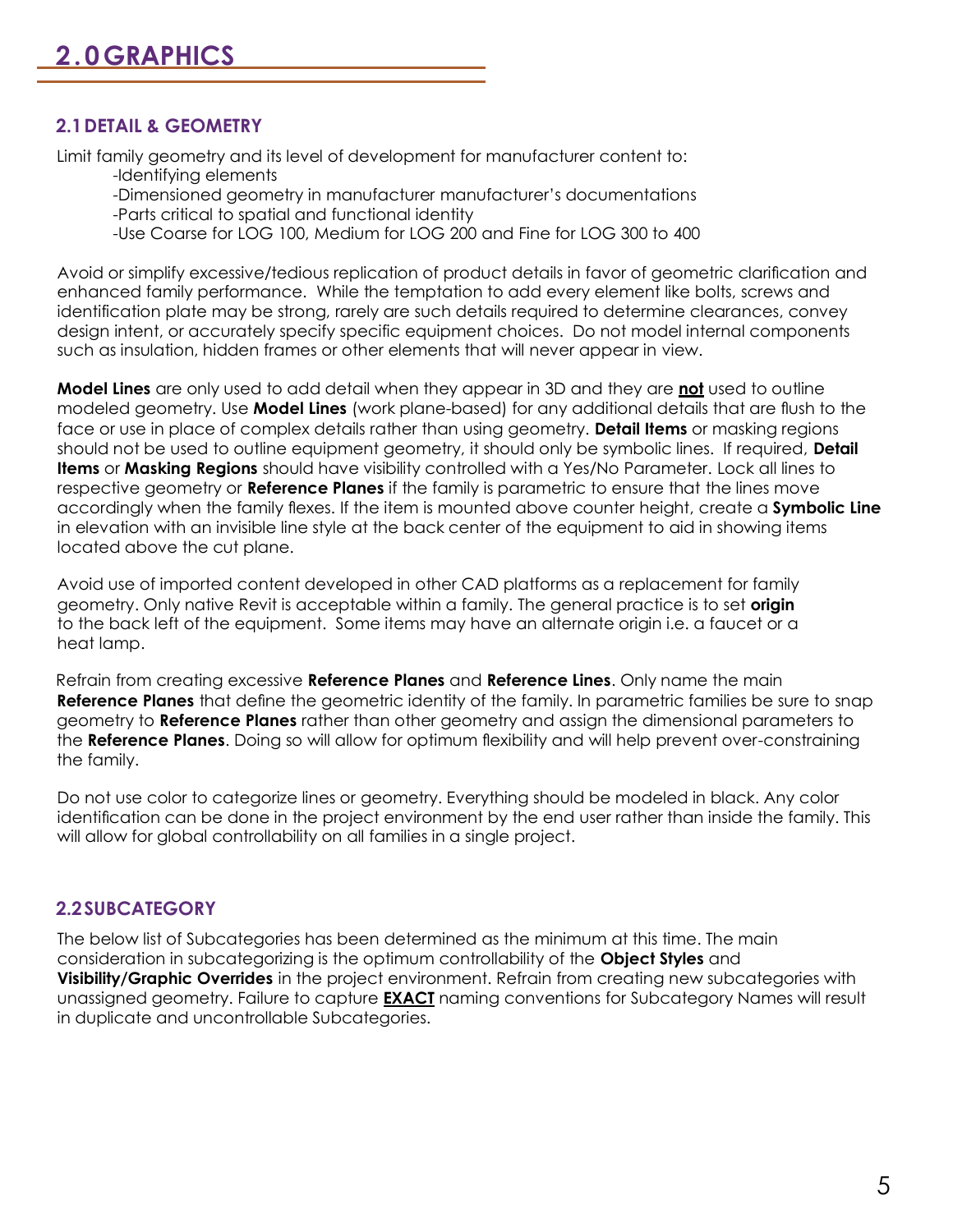#### **2.3 SUBCATEGORY LIST**

#### **Subcategory Name**

QF Clearances Proximity\* QF Clearances Door Drawer QF\_Details\_Overcounter QF\_Details\_Undercounter QF\_Details\_Surface QF\_Logo QF\_Centerlines QF Foodservice Equipment QF\_Hidden\_Lines QF\_Media\_Connections QF\_Media\_Connections\_On-site QF\_Media\_Lines

\*Proximity refers to manufacturers minimum clearances to adjacent appliances including serviceability, maintenance, Code Mandatory, and operations per the manufacturer's documentation. (Local Country or State specific installation clearances must be managed by each division where applicable.)

# **2.4CLEARANCES**

Clearances should be shown using **Symbolic Lines**. The **Symbolic Lines** should always be assigned to their respective **Subcategory**. Refer to the **Subcategory** list to assign the clearances accordingly. A Show Clearances Y/N Shared parameter will be preferred. Any geometry modeled to represent clearances must be controlled with a Yes/No visibility parameter. Detail level should not be used to control door swing visibility.

## **2.5VISIBILITY**

Control any geometry that is not pertinent to all models of a product by a concisely named **Instance** or **Type** visibility parameter. For example, if a back-bar cooler has the option to be on casters, legs or on a curb (plinth), these items would have a Yes/No instance parameter (for example named 'Casters') to control visibility.

In the **Visibility Settings,** all 3D geometry is to be turned off in Plan/Reflected Ceiling Plan (RCP). All 3D geometry is to be turned on in Front/Back and Left/Right views. All options for **Detail Level**  (coarse, medium, & fine) must be available representing the proper LOD based on which option is chosen. For example; in Coarse LOD (100) no logos or other distinguishable details shall be visible, it is used for simple schematic and symbolic representations. In Medium LOD (200) "classic" planning (approval planning, construction planning, installation planning) is carried out. In Fine LOD (300-400) Revit® families are presented realistically so that the professional kitchen planner can use them for visualizations. Ensure that all Detail Levels are checked as well in the family.

#### **2.6MANUFACTURER LOGOS**

While logos and other brand assets do not serve any functional purpose within the family geometry, manufacturer specific identification is permitted in the family if they are controlled with a Yes/No visibility parameter named **Show Logo**. Logo geometry in 2D and 3D should be assigned to the QF\_Logo Subcategory to allow global control. A Show Logo Y/N Shared parameter will be preferred.

#### **2.7DIMENSIONS & FLEXING**

Ensure that all dimensions are legible and do not overlap in the annotated views. All dimensional parameters that control the family geometry are to flex as intended. Only create a dimensional parameter for dimensions that change per family type. Delete all dimensions used to aid the creation of the family unless they are used to constrain for parametric flexing. Do not hide dimensions within a sketch.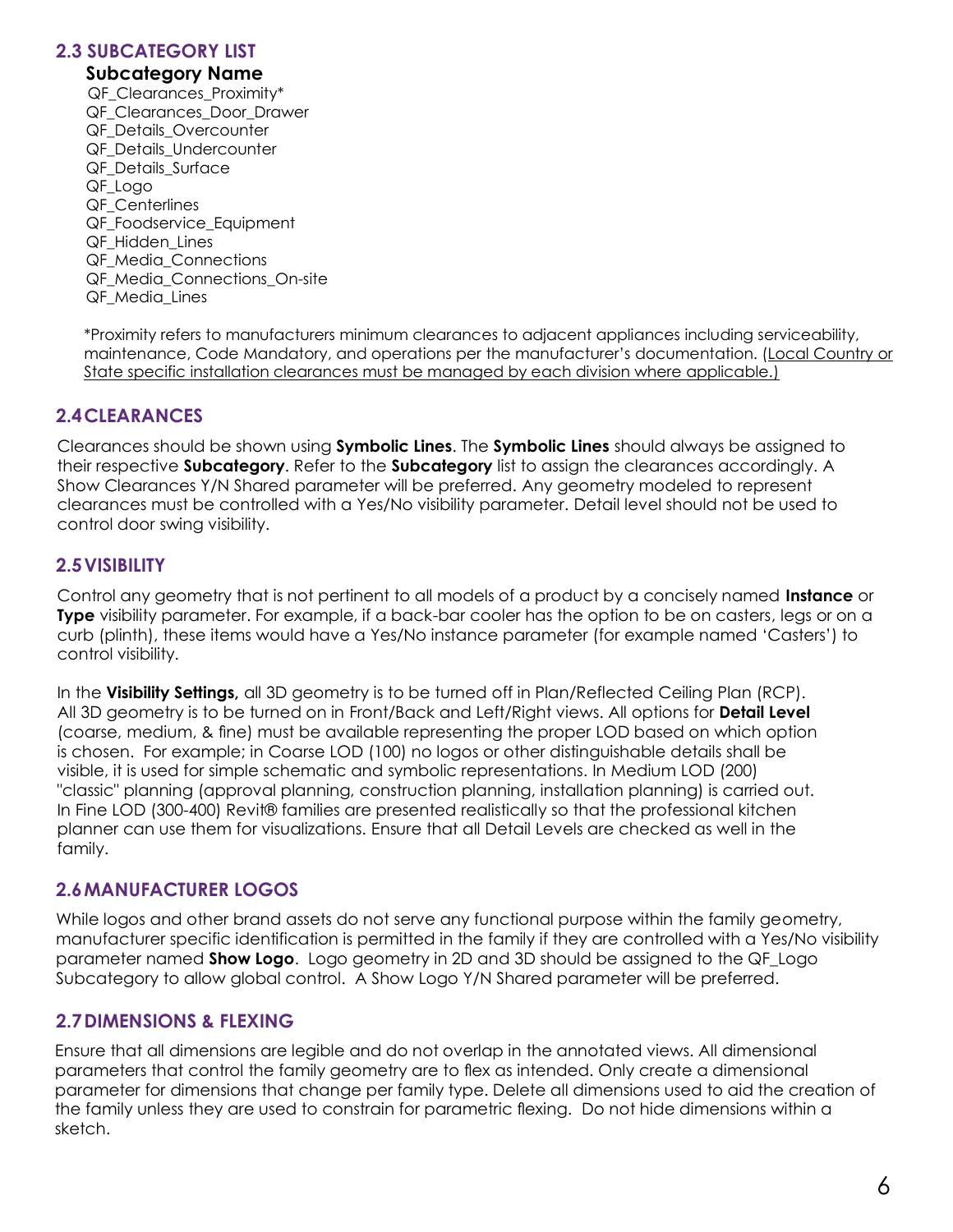# **2.8MATERIAL APPLICATION**

To ensure consistency in projects, all equipment families should use the distinct materials from the **FCSI Approved Material Library**. Define new materials only when the standard predefined materials in Revit are inadequate for representing the product materials. Be concise and clear when naming new materials, using the naming convention of **QF\_<material>\_<color>\_<finish modifier>**. Failure to capture **EXACT** naming conventions for Material Names will result in duplicate and uncontrollable Materials. Do not use any delimiters or special characters in material names. Define all available material identity data accordingly when creating new materials. Do not use any bumps or textures for new materials.

Although photorealistic rendering is not the current intent of this standard, proper representation of the manufacturers content when appearing in 3D Renderings and Virtual Reality is the goal. Please recognize the file size impacts as well.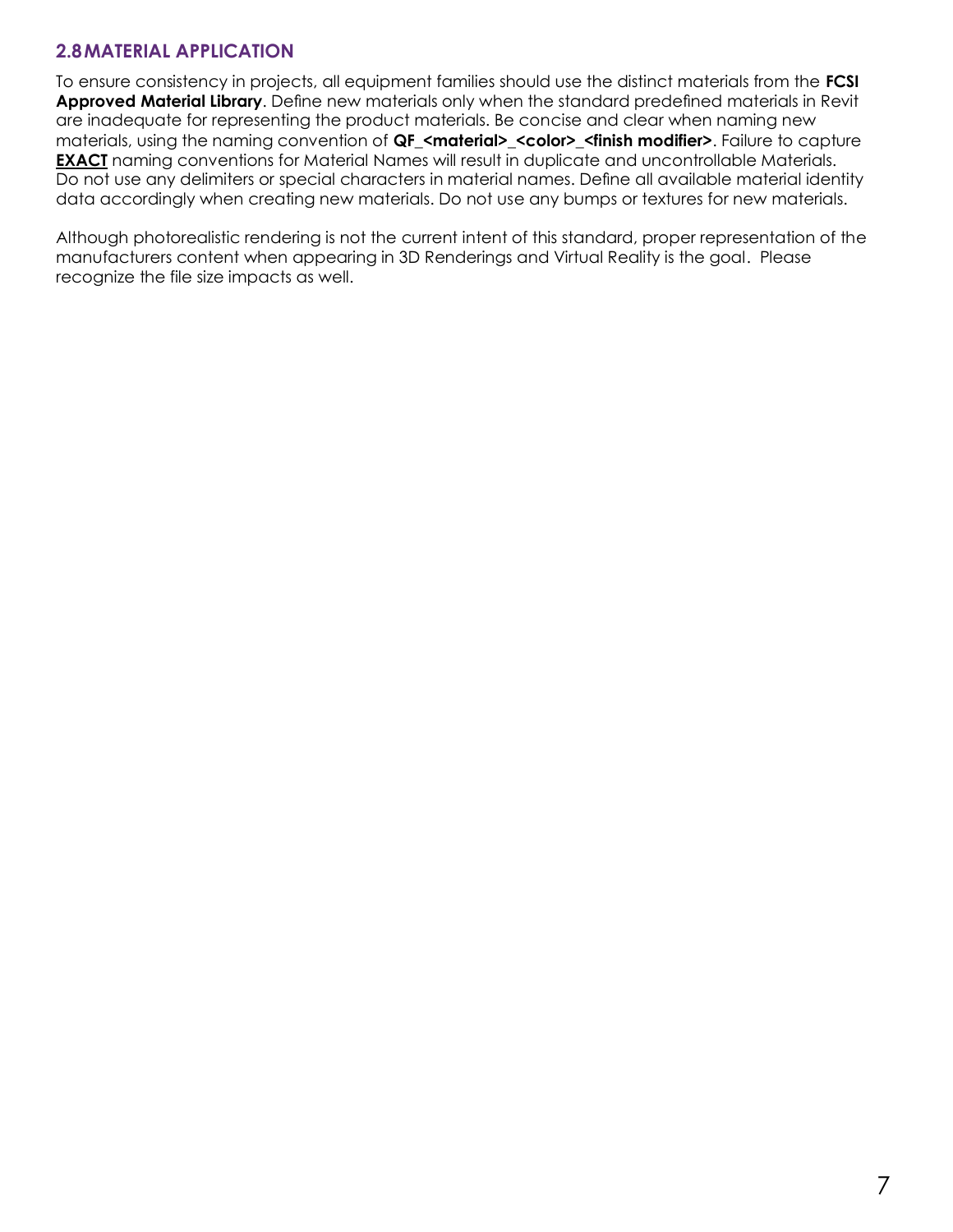## **3.1FCSI Shared Parameters List**

All family data must be created with the FCSI Shared Parameters. This enables data to schedule in projects.

## **3.2PARAMETERS**

Select all parameter types according to the nature of the units and values of the manufacturer's documentation information with which they are associated. Consider the type and the relevance of any given parameter to other parameters when grouping parameters. As an example, keep all electrical parameters in the same group.

Create **Instance Parameters** for additional options on the manufacturer's documentation that would change the plan or elevation view of the family. Associate any nested families or group's visibility with the **Instance Parameter** created for the option. This will allow for toggling the options on/off per instance in the project. Examples of this are: door swings, drawer options, backsplash, legs vs. casters, etc. It is also important to have the **Item (Position) Number Parameter** as an Instance Parameter. That way multiple pieces of the same equipment can have different Item Numbers.

Only create new parameters when critical product attributes are reflected in the family; be concise and clear when naming new parameters. Do not use any delimiters or special characters in parameter names  $+$   $-$  /  $\ast$  () "'  $\lt$  > | ^ \$ { } []. Unless the parameter is being used as a future placeholder, refrain from creating any parameters with blank values. Do not leave any **System Parameters** with blank values unless they cannot be associated with a value from the manufacturer's documentation. Refrain from using the formula column in the parameters list for the purpose of locking data.

**\* Refer to the Shared Parameters List for all parameters and their classification. \***

#### **3.3MANUFACTURER & PRODUCT INFORMATION**

The following **Identity Data** parameters are mandatory. Do not leave them blank or locked with a formula in any family:

- -Description: the brief industry name of the item from the manufacturer's documentation
- -Model: use product model number found on manufacturer's documentation
- -URL: link to webpage with the manufacturer's documentation
- -Manufacturer: found on manufacturer's documentation
- -Weight: found on manufacturer's documentation.

# **3.4HOSTING**

Families are not to be made as **Wall Based** or **Face Based**. Equipment cannot be hosted to walls and floors in linked models, which is where they are typically located.

Do not use the **Work Plane Based** option unless necessary for the function of a family. For example, a sink that is cut into a worktable. Be sure to check the **Cut with Voids When Loaded** box if geometry needs to cut other geometry within the project environment. This is intended for the instance where two independent families are built to interact with each other in the project, like a sink cutting into a table.

#### **3.5NESTED FAMILIES**

Nested families should **ONLY** be used with repeating items such as doors, casters, and legs for ease and consistency in building the family.